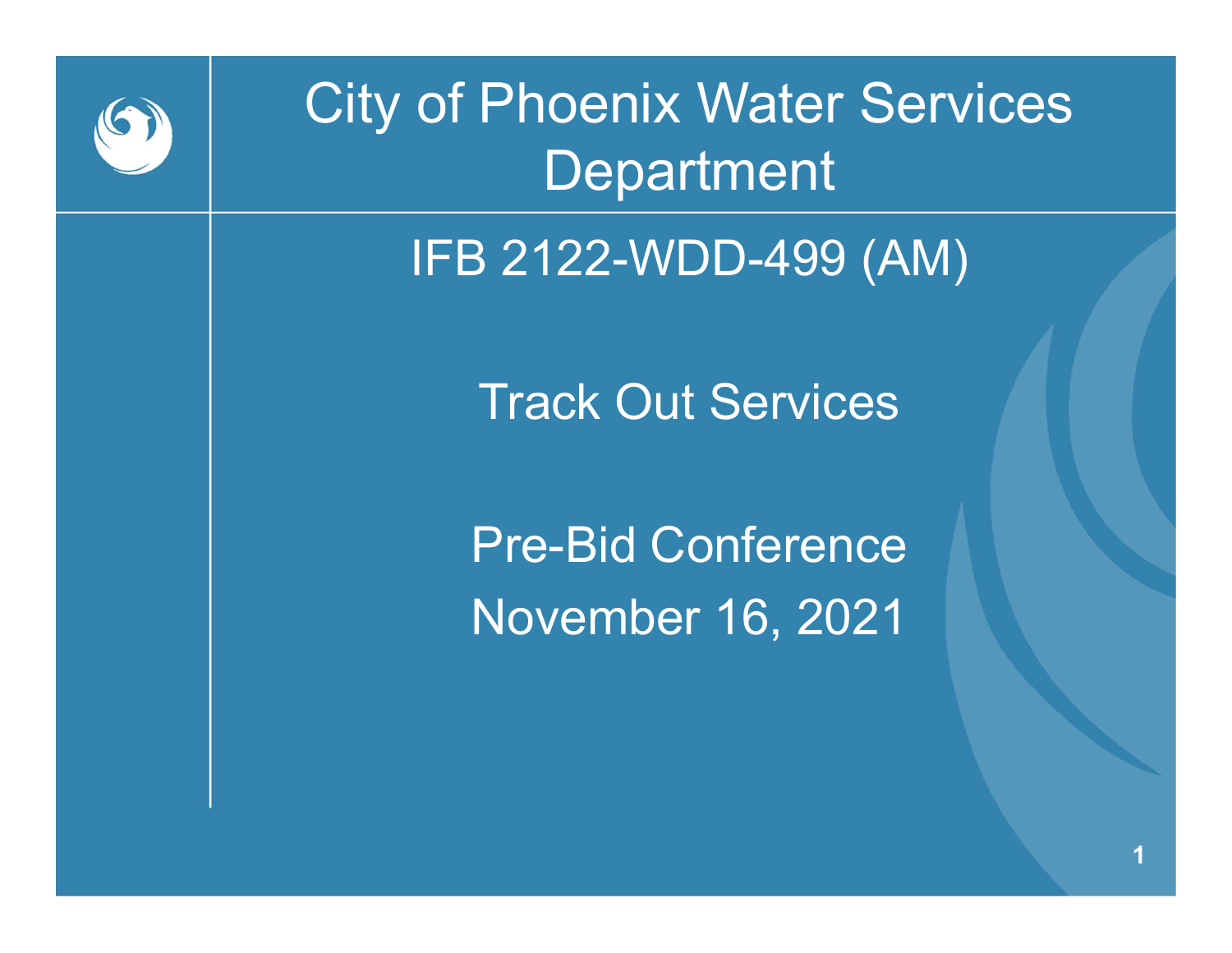## Questions and Answers (Q&A) **Questions and Ansert**<br>• Written questions only<br>• All questions must be submitted

- 
- Questions and Answers (Q&A)<br>• Written questions only<br>• All questions must be submitted by Thursday,<br>November 18, 2021 by 5:00 p.m. to the WSD<br>Procurement E-mail: <u>wsdprocurement@phoenix.gov</u> November 18, 2021 by 5:00 p.m. to the WSD Procurement E-mail: wsdprocurement@phoenix.gov ULTRESTIONS AND ANSWETS (UAA)<br>
• Written questions only<br>
• All questions must be submitted by Thursday,<br>
November 18, 2021 by 5:00 p.m. to the WSD<br>
Procurement E-mail: wsdprocurement@phoenix.gov<br>
• Answers to be published • All questions must be submitted by **Thursday.**<br> **November 18, 2021 by 5:00 p.m.** to the WSD<br>
Procurement E-mail: <u>wsdprocurement@phoenix.</u><br>
• Answers to be published in an Addendum on City<br>
website<br>
• Addendum answers su
- website
-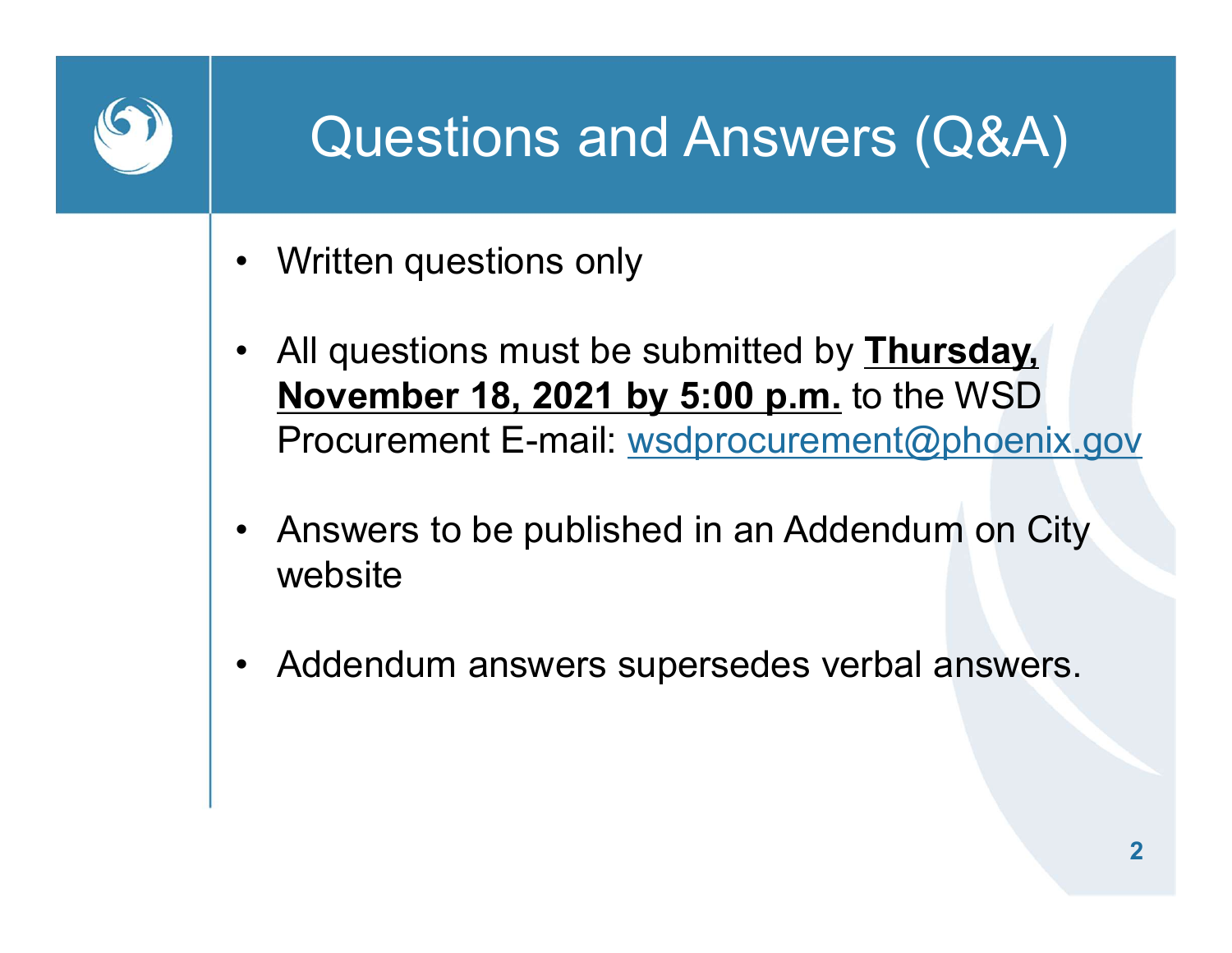#### Bid Deadline



**Tuesday** November 30, 2021 2:00 p.m. Phoenix Local Time Electronically to: wsdprocurement@phoenix.gov

Late proposals will be rejected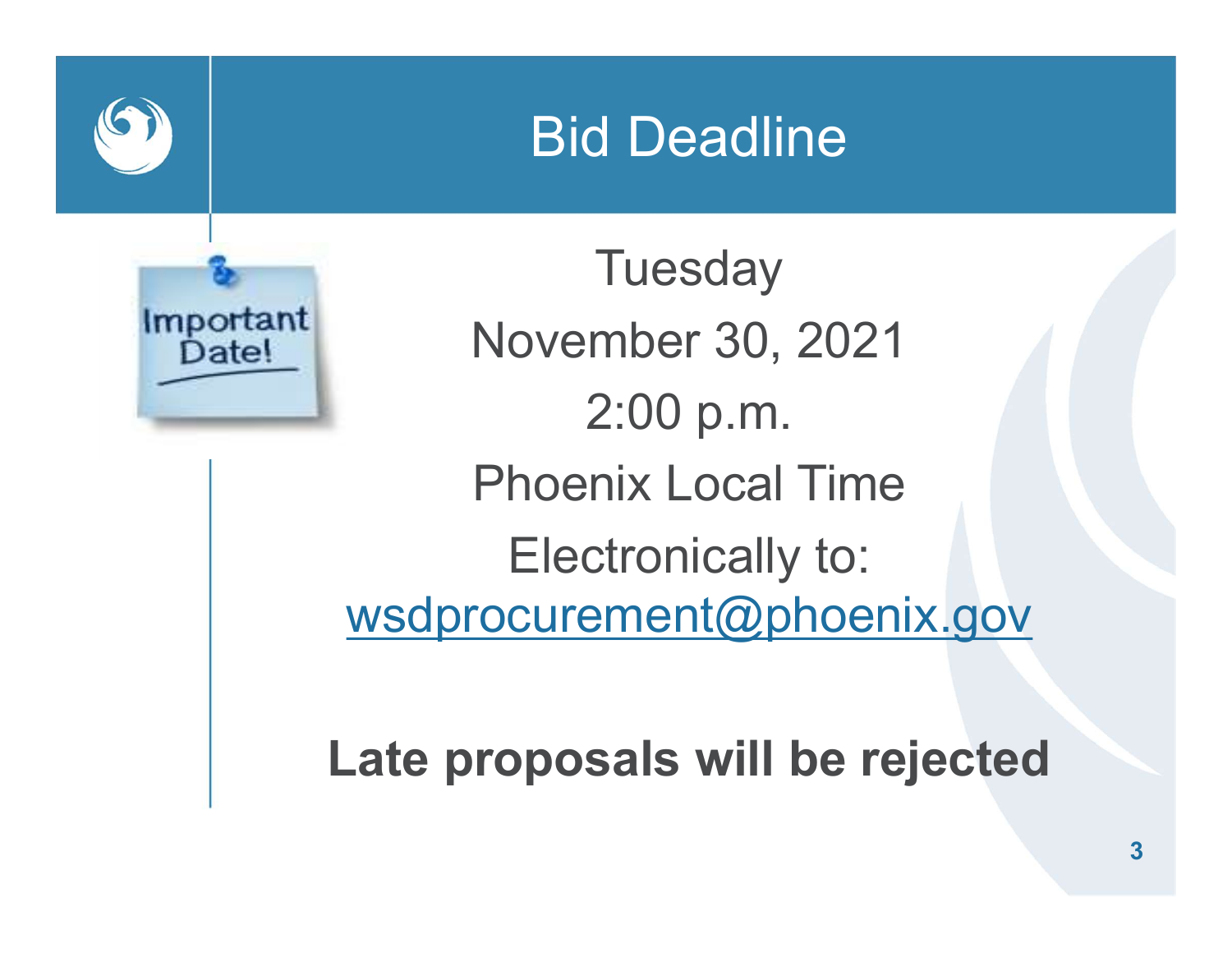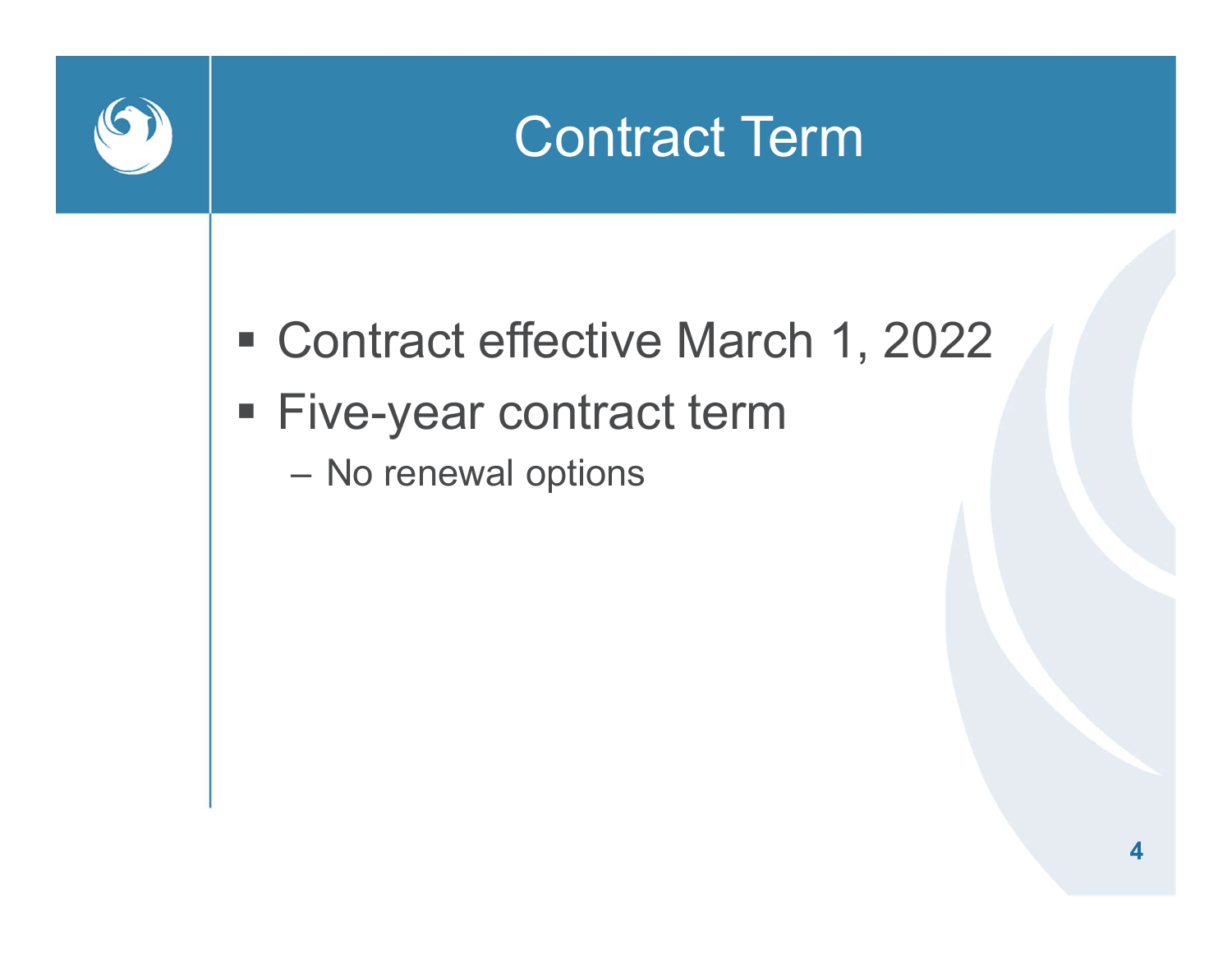

# $\begin{array}{lll} \displaystyle \mathsf{Attention} \ \mathsf{C}-\mathsf{Cost} \ \text{of} \ \mathsf{ServiceS} \ \end{array}$

|                                                   |                      |                           |                    | <b>Attachment C - Cost of Services</b>    |  |
|---------------------------------------------------|----------------------|---------------------------|--------------------|-------------------------------------------|--|
|                                                   |                      |                           |                    |                                           |  |
| <b>Equipment</b><br>performing<br><b>Services</b> | <b>Estimated Qty</b> | <b>Unit Cost</b>          | <b>UOM</b>         | <b>Extended Cost</b>                      |  |
| <b>Vacuum Truck</b>                               | 200                  | $\boldsymbol{\mathsf{S}}$ | Hour               | $\boldsymbol{\mathsf{S}}$                 |  |
| <b>Sweeper</b>                                    | 400                  | $\boldsymbol{\mathsf{S}}$ | Hour               | $\boldsymbol{\mathsf{S}}$                 |  |
| <b>Water Truck</b>                                | 200                  | $\boldsymbol{\theta}$     | Hour               | $\boldsymbol{\theta}$                     |  |
| <b>Manual Clean up</b>                            | 50                   | $\boldsymbol{\$}$         | Hour/per<br>person | $\boldsymbol{\$}$                         |  |
| <b>Grand Total</b>                                |                      |                           |                    | $\, \, \raisebox{12pt}{$\scriptstyle \$}$ |  |
|                                                   |                      |                           |                    |                                           |  |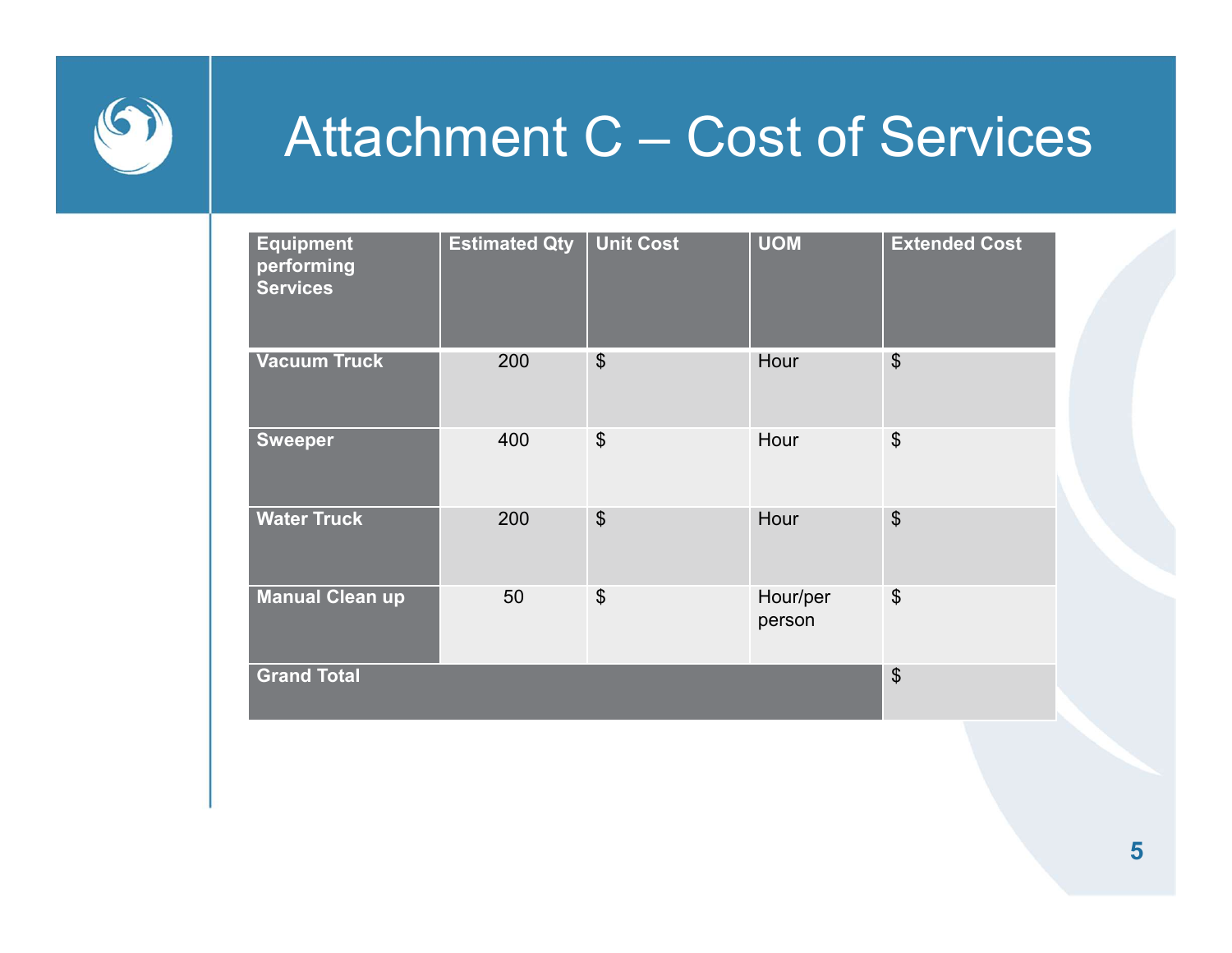

## Pre-Award Qualifications Pre-Award Qualifications<br>• Section I, Para. 15, subpara's 15.1 – 15.3, page 9 & 10<br>1. Equipment Operator: minimum one (1) year of experience in the

- 
- **Pre-Award Qualifications**<br>
Section I, Para. 15, subpara's 15.1 15.3, page 9 & 10<br>
1. Equipment Operator: minimum one (1) year of experience in the<br>
operation of the equipment; submit a copy of the Arizona<br>
Commercial Dr operation of the equipment; submit a copy of the Arizona Commercial Driver's License for each Equipment Operator that will be assigned to the contract. **Pre-Award Qualifications**<br>
Section I, Para. 15, subpara's 15.1 – 15.3, page 9 & 10<br>
1. Equipment Operator: minimum one (1) year of experience in the<br>
operation of the equipment; submit a copy of the Arizona<br>
Commercial Dr 3. Equipment: shall affirm that they own or have assured access to the sensing that they sensing that they of the Arizona<br>
3. Equipment: shall a copy of the Arizona<br>
3. Tractor Operator: minimum one (1) year of experience
- operation of the equipment; submit a copy of the Arizona Commercial Driver's License for each Tractor Operator that will assigned to the contract.
- (through hire, lease, purchase agreement, availability of manufacturing equipment, or other means) the key items or Equipment Operator: minimum one (1) year of experience in the<br>operation of the equipment; submit a copy of the Arizona<br>Commercial Driver's License for each Equipment Operator that will<br>be assigned to the contract.<br>Tractor Work. The equipment must be in full working order, and must demonstrate that, based on known commitment, they will be available for use in the proposed contract.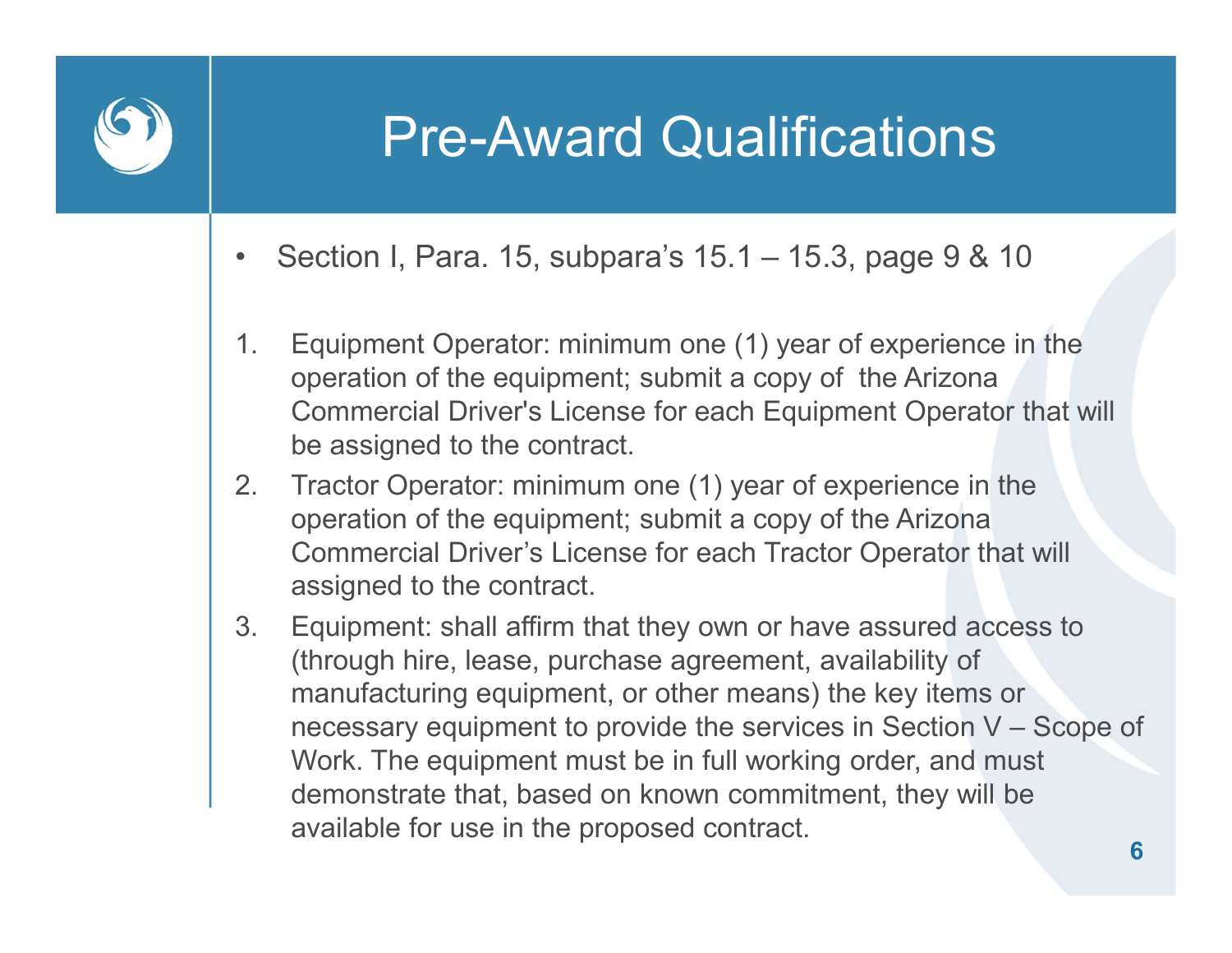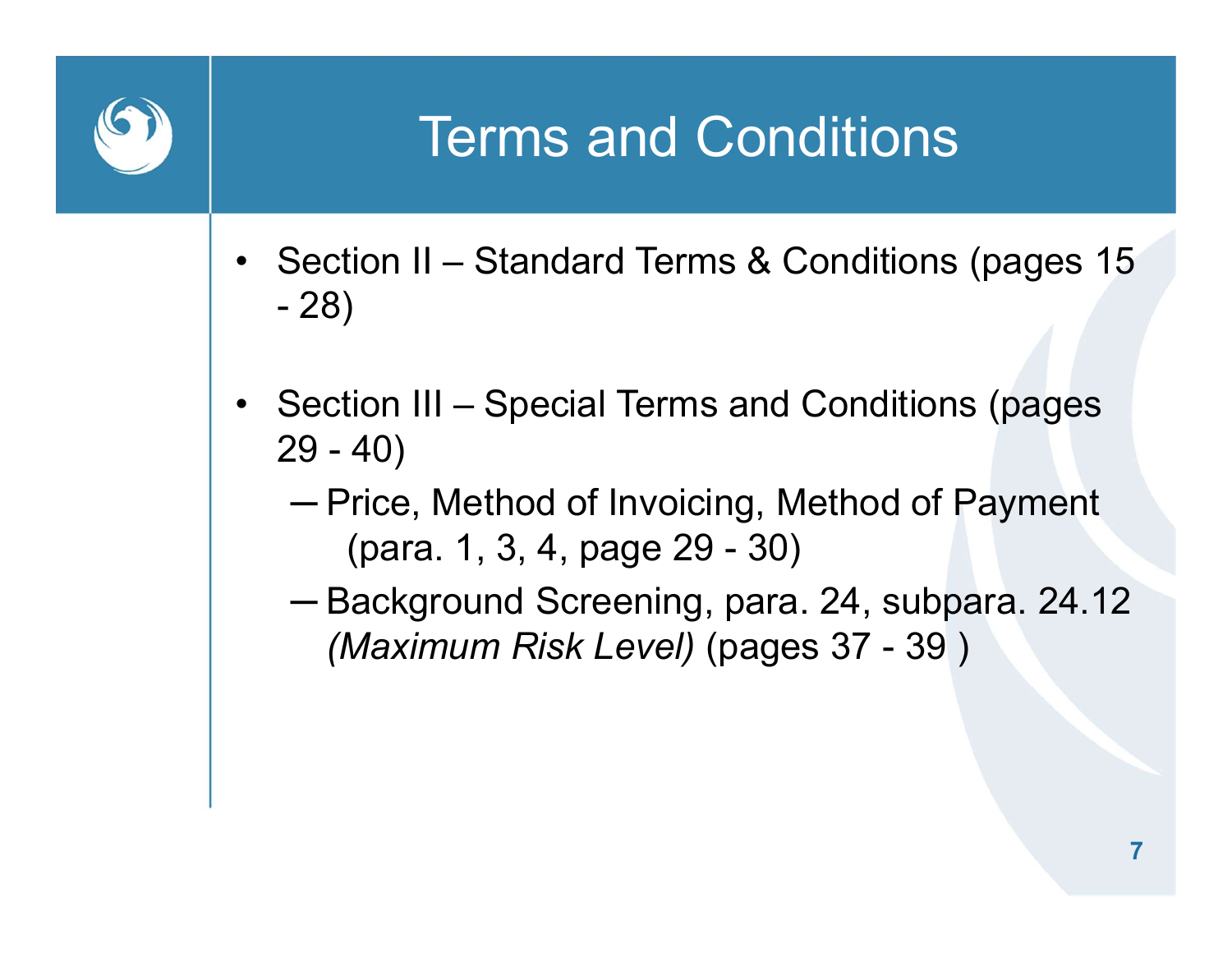# Section I - Instructions to Offers

- Section I Instructions to Offers<br>• Vendor Self-Registration Requirements<br>https://www.phoenix.gov/procure (para. 2, page https://www.phoenix.gov/procure (para. 2, page 4) Section I - Instructions to Offers<br>• Vendor Self-Registration Requirements<br>https://www.phoenix.gov/procure (para. 2, page<br>• Business in Arizona (para. 9, page 7)<br>• Licenses (para. 10, page 7) Section I - Instruction<br>• Vendor Self-Registration Requi<br>https://www.phoenix.gov/procul<br>• Business in Arizona (para. 9, page 7)
- 
-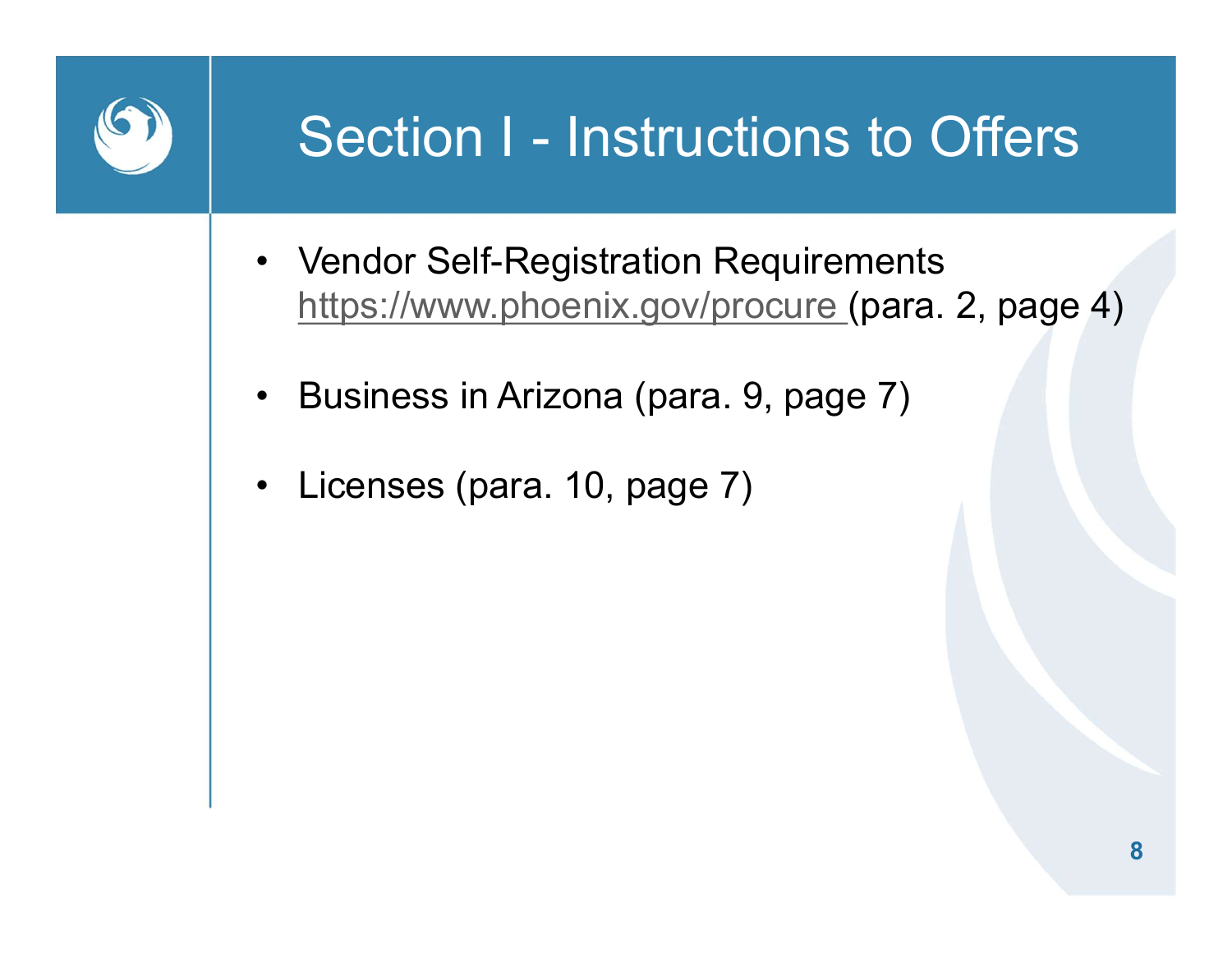

# Section VI - Submittals

#### Submittal Package (page 49):

1 electronic copy submitted to wsdprocurement@phoenix.gov

Section VI - Submittals<br>
Submittal Package (page 49):<br>
1 electronic copy submitted to <u>wsdprocurement@phoenix.gov</u><br>
• Must contain a table of contents and tabbed per the<br>
following major sections: following major sections:

Section VI - Submitta<br>
ubmittal Package (page 49):<br>
1 electronic copy submitted to <u>wsdprocurement@phe</u><br>
Must contain a table of contents and tabl<br>
pllowing major sections:<br>
Tab A – Pre-Award Qualifications<br>
Tab A – Pre-Aw Ubmittal Package (page 49):<br>
1 electronic copy submitted to <u>wsdprocurement@phoenix.gov</u><br>
1 electronic copy submitted to <u>wsdprocurement@phoenix.gov</u><br>
1 ust contain a table of contents and tabbed per<br>
Dilowing major sectio Ubmittal Package (page 49):<br>
1 electronic copy submitted to <u>wsdprocurement@phoenix.gov</u><br>
Must contain a table of contents and tabbed per the<br>
Dilowing major sections:<br>
Tab A – Pre-Award Qualifications<br>
Tab B – Section VI Transparency Disclosure Form Ubmittal Package (page 49):<br>
1 electronic copy submitted to <u>wsdprocurement@phoenix.gov</u><br>
1<br>
Ust contain a table of contents and tabbed per the<br>
Dilowing major sections:<br>
Tab A – Pre-Award Qualifications<br>
Tab C – Attachmen The Hectronic copy submitted to <u>wsdprocurement@</u><br>
1 electronic copy submitted to <u>wsdprocurement@</u><br>
1 electronic copy submitted to <u>wsdprocurement@</u><br>
1 electronic and table of contents and table<br>
1 blowing major sections: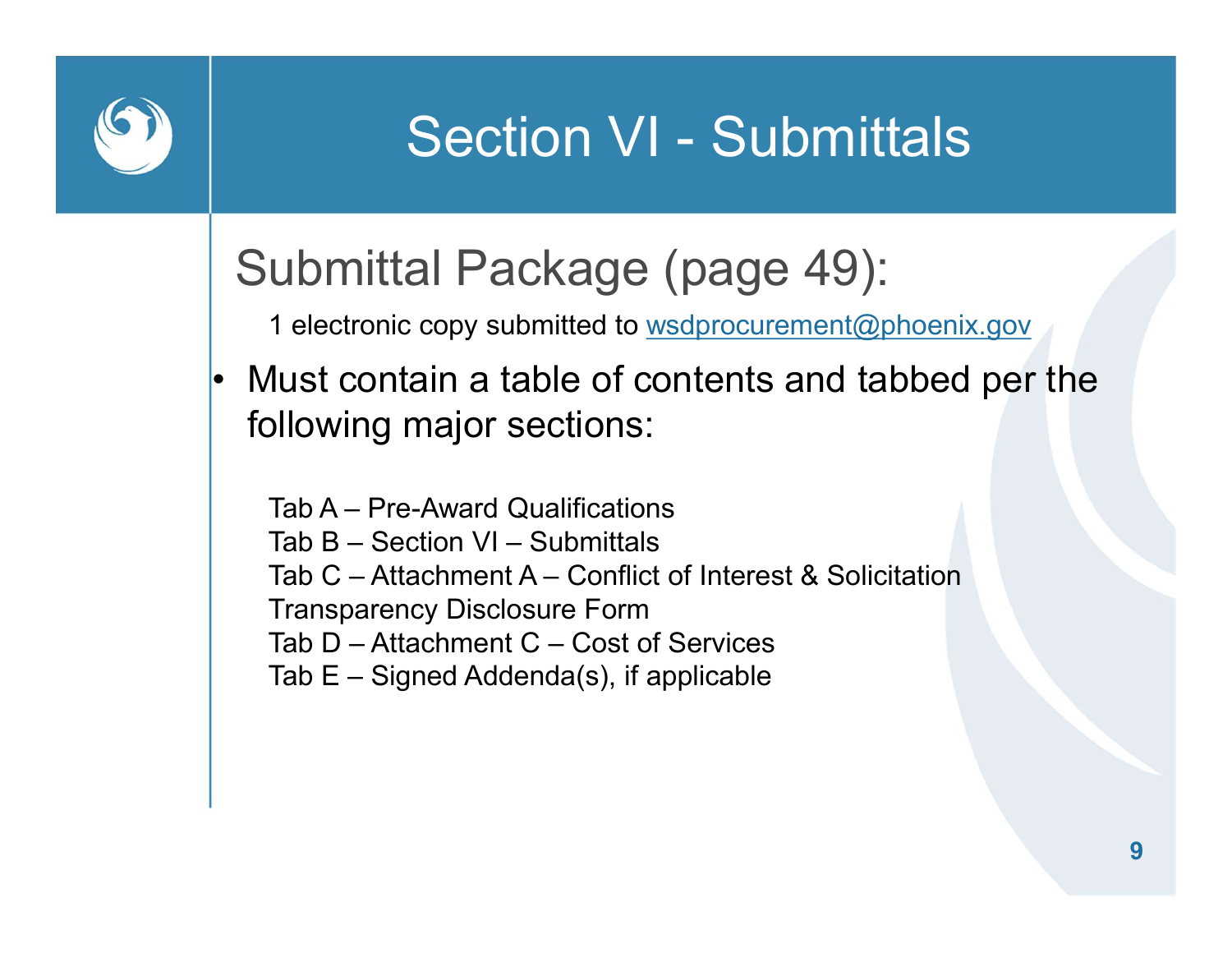# Section V – Scope of Work

- City requires Contractor experienced providing Track Out Services (para. 1)
- $\triangleright$  Requirement for services is as-needed (para. 3)
- $\triangleright$  Multiple breaks have occurred in a single day (para. 3)
- $\triangleright$  Size of the break/leak determines no. of hours to clean up site (para. 3) Section V — Scope of Work<br>
> City requires Contractor experienced providing Track Out<br>
Services (para. 1)<br>
> Requirement for services is as-needed (para. 3)<br>
> Multiple breaks have occurred in a single day (para. 3)<br>
> Si
- cases clean up could take several days (para. 3)
- $\triangleright$  Provide all labor, equipment, tools, fuel, insurance, supervision, disposal costs and materials (except water) to clean up the streets (para. 4.1)
- Clean up Track Out by mechanical means (vacuum truck or sweeper) on residential and commercial public streets, and all paved public alleys in the City (para. 4.2)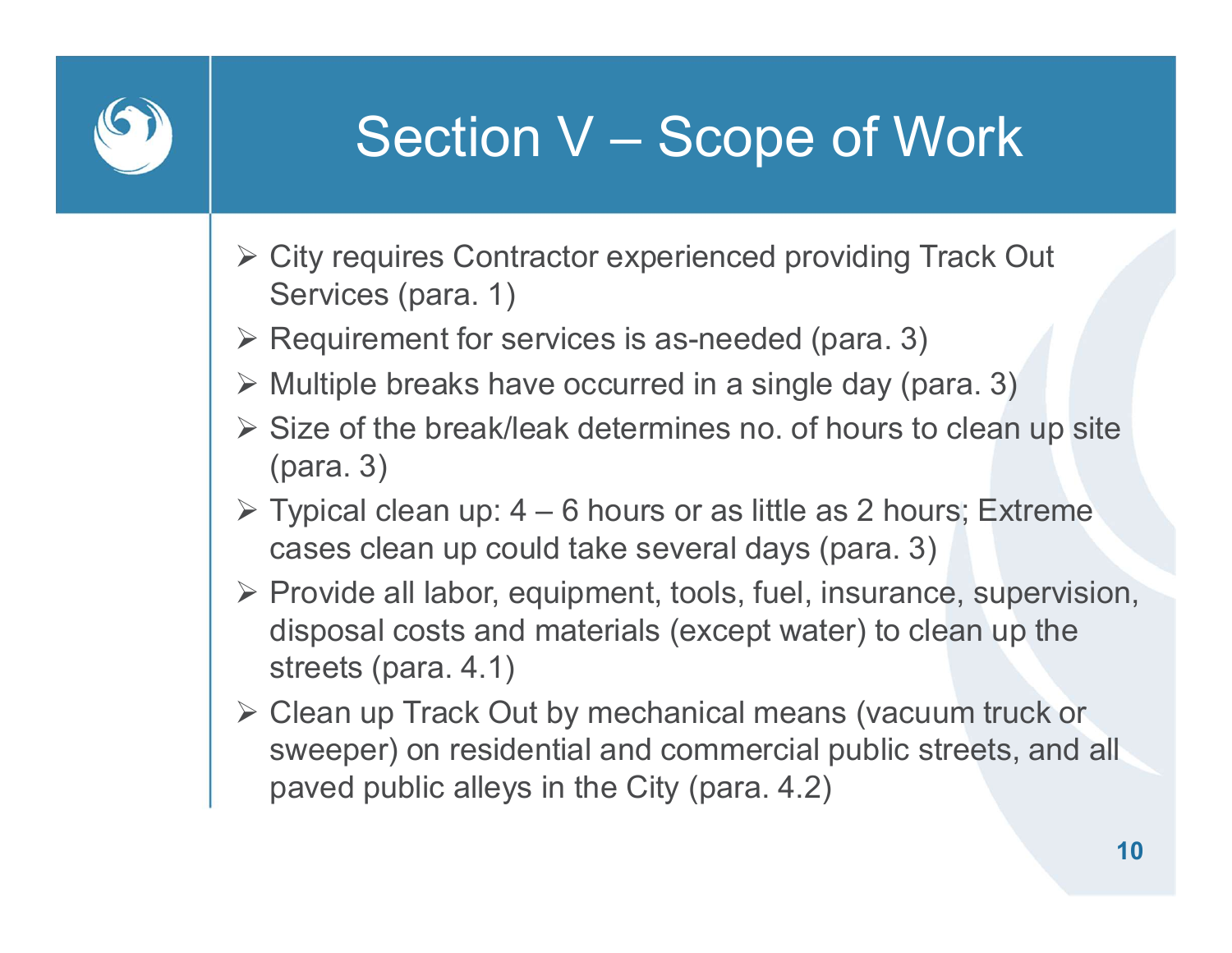

## Section V – Scope of Work<br>(continued) (continued)

- $\triangleright$  Remove build-up of Track Out deeper than one-half the height of the curb face, debris or material from construction work, or large amounts of debris or material from a main break, Hit Hydrant, Service line leak, Valve leak or flooding (para. 4.3)
- $\triangleright$  Objectives (para. 4.3.1)
- ▶ Quality Control (para. 4.4)
- $\triangleright$  Disposal (para. 4.5)
- $\triangleright$  Water (para. 4.6)
- $\triangleright$  Dust Control (para. 4.7)
- Callouts (para. 4.8)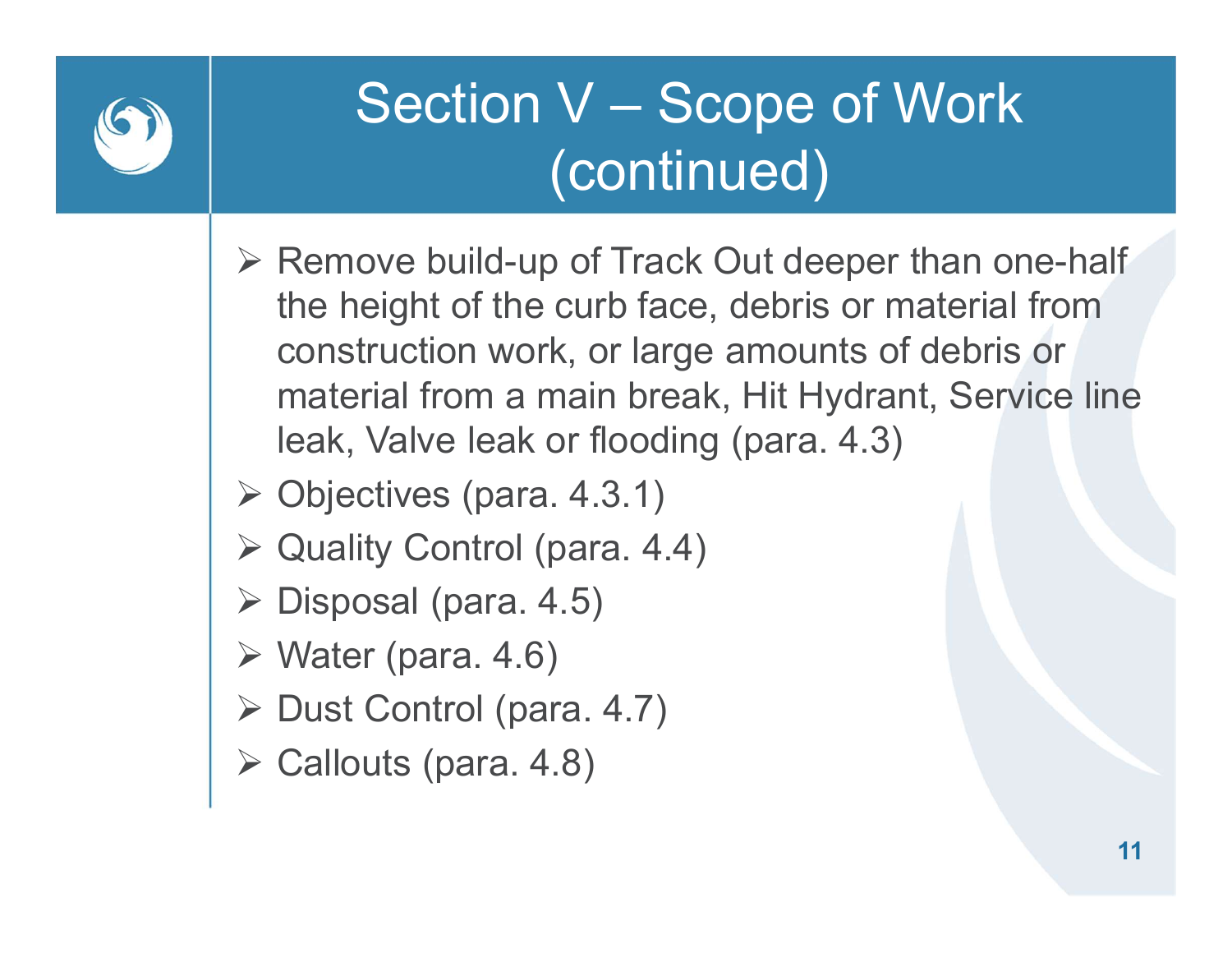

## Section V – Scope of Work<br>(continued) (continued)

- $\triangleright$  Locations (para. 5)
- ▶ Hauling Equipment Requirements (para. 6)
- Contract Equipment Operator Qualifications (para. 7)
- Equipment Safety (para. 8)
- Work Hours (para. 9)
- $\triangleright$  Applicable Standards (para. 10)
- **≻ Deliverables (para. 11)**